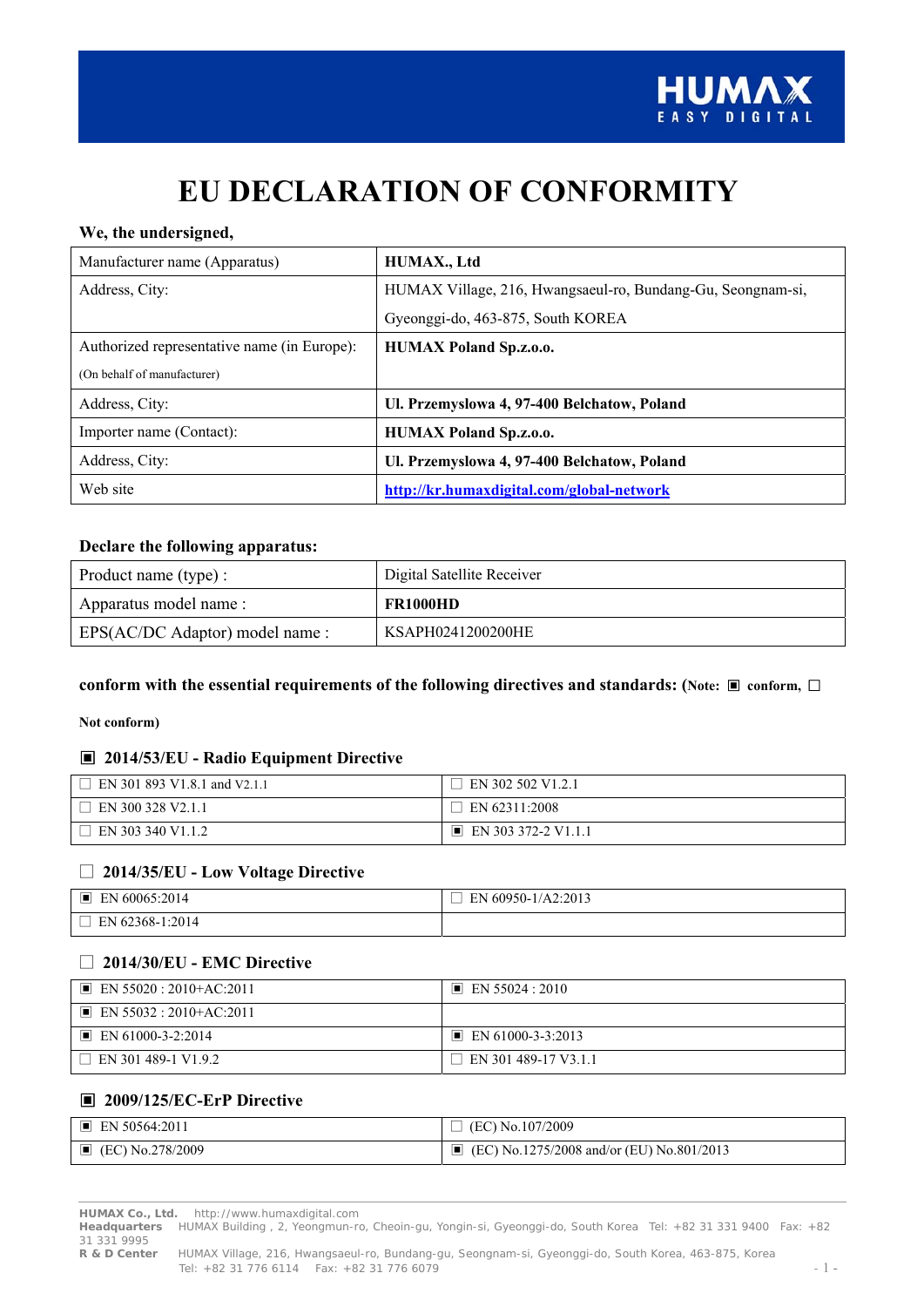

- ▣ **2011/65/EU RoHS Directive**
- ▣ **2012/19/EU WEEE Directive**
- ▣ **Regulation (EC) No. 1907/2006 REACH**

# **Harmonized Standard Information**

| <b>Standard</b>                           | <b>Description</b>                                                                                                                                                                                                                                                                                                           |  |
|-------------------------------------------|------------------------------------------------------------------------------------------------------------------------------------------------------------------------------------------------------------------------------------------------------------------------------------------------------------------------------|--|
|                                           | 2014/53/EU-RED Directive                                                                                                                                                                                                                                                                                                     |  |
| EN 301 893 V1.8.1                         | Broadband Radio Access Networks (BRAN);<br>5 GHz high performance RLAN;<br>Harmonized EN covering the essential requirements of article 3.2 of the R&TTE Directive                                                                                                                                                           |  |
| EN 301 893 V2.1.0 (Draft)                 | Broadband Radio Access Networks (BRAN);<br>5 GHz high performance RLAN;                                                                                                                                                                                                                                                      |  |
| or TS 103 521 V1.1.1<br>EN 302 502 V1.2.1 | Harmonized EN covering the essential requirements of article 3.2 of Radio Equipment Directive (2014/53/EU)<br>Broadband Radio Access Networks (BRAN);<br>5,8 GHz fixed broadband data transmitting systems;<br>Harmonized EN covering the essential requirements of article 3.2 of Radio Equipment Directive (2014/53/EU)    |  |
| EN 300 328 V2.1.1                         | Electromagnetic compatibility and Radio spectrum Matters (ERM);<br>Wideband transmission systems;<br>Data transmission equipment operating in the 2,4 GHz ISM band and using wide band modulation techniques;<br>Harmonized EN covering the essential requirements of article 3.2 of Radio Equipment Directive (2014/53/EU). |  |
| EN 62311:2008                             | Assessment of electronic and electrical equipment related to human exposure restrictions for electromagnetic fields<br>$(0 Hz - 300 GHz)$                                                                                                                                                                                    |  |
| EN 303 340 V1.1.2                         | Digital Terrestrial TV Broadcast Receivers; Harmonised Standard covering the essential requirements of article 3.2<br>of Directive 2014/53/EU                                                                                                                                                                                |  |
| EN 303 372 V1.1.1                         | Satellite Earth Stations and Systems (SES); Satellite broadcast reception equipment; Harmonised Standard covering<br>the essential requirements of article 3.2 of the Directive 2014/53/EU; Part 2: Indoor unit                                                                                                              |  |
|                                           | 2014/35/EU-LVD Directive                                                                                                                                                                                                                                                                                                     |  |
| EN 60065:2014                             | Audio, video and similar electronic apparatus. Safety requirements - Low Voltage Directive (2014/35/EU)                                                                                                                                                                                                                      |  |
| EN 60950-1/A2:2013                        | Information technology equipment. Safety. General requirements (2014/35/EU)                                                                                                                                                                                                                                                  |  |
| EN 62368-1:2014                           | Information technology equipment. Safety. General requirements (2014/35/EU)                                                                                                                                                                                                                                                  |  |
|                                           | 2014/30/EU-EMC Directive                                                                                                                                                                                                                                                                                                     |  |
| EN 55020:2007+A11:2011                    | Sound and television broadcast receivers and associated equipment. Immunity characteristics. Limits and methods<br>of measurement                                                                                                                                                                                            |  |
| EN 55032 : 2012                           | Electromagnetic compatibility of multimedia equipment - Emission requirements                                                                                                                                                                                                                                                |  |
| EN 55024 : 2010                           | Information Technology Equipment. Immunity Characteristics. Limits And Methods Of Measurement                                                                                                                                                                                                                                |  |
| EN 61000-3-2:2014                         | Electromagnetic compatibility (EMC) - Part 3-2: Limits - Limits for harmonic current emissions (equipment input<br>current $\leq 16$ A per phase)                                                                                                                                                                            |  |
| EN 61000-3-3:2013                         | Electromagnetic compatibility (EMC) - Part 3-3: Limits - Limitation of voltage changes, voltage fluctuations and<br>flicker in public low-voltage supply systems, for equipment with rated current <= 16 A per phase and not subject to<br>conditional connection                                                            |  |
| EN 301 489-1 V1.9.2                       | Electromagnetic compatibility and Radio spectrum Matters (ERM);<br>Electro Magnetic Compatibility (EMC) standard for radio equipment and services;<br>Part 1: Common technical requirements                                                                                                                                  |  |

**HUMAX Co., Ltd.** http://www.humaxdigital.com

**Headquarters** HUMAX Building , 2, Yeongmun-ro, Cheoin-gu, Yongin-si, Gyeonggi-do, South Korea Tel: +82 31 331 9400 Fax: +82 31 331 9995

**R & D Center** HUMAX Village, 216, Hwangsaeul-ro, Bundang-gu, Seongnam-si, Gyeonggi-do, South Korea, 463-875, Korea Tel: +82 31 776 6114 Fax: +82 31 776 6079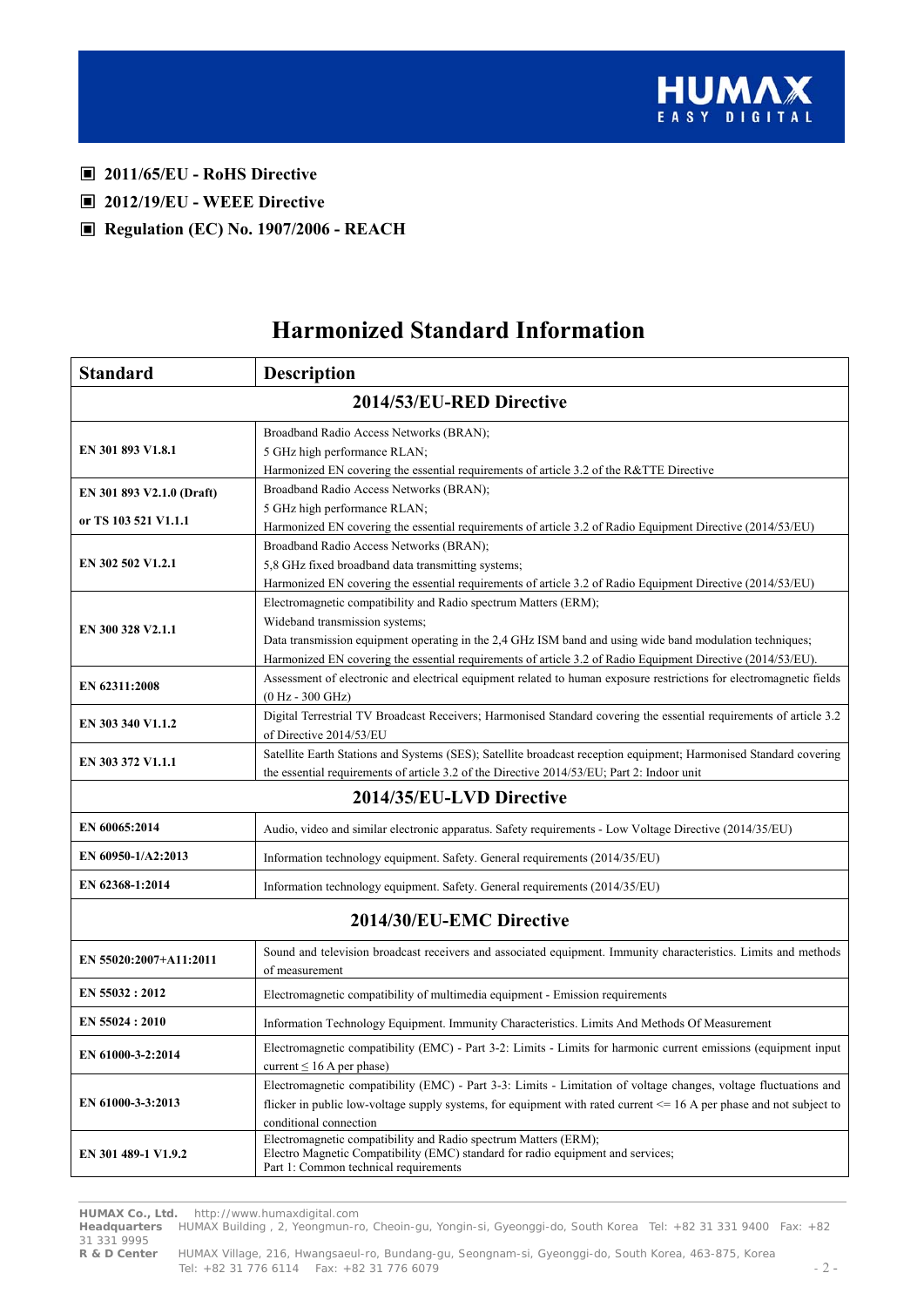

| EN 301 489-17 V3.1.1                         | ElectroMagnetic Compatibility (EMC) standard for radio equipment and services;<br>Part 17: Specific conditions for Broadband Data Transmission Systems;<br>Harmonised Standard covering the essential requirements of article 3.1(b) of Directive 2014/53/EU |
|----------------------------------------------|--------------------------------------------------------------------------------------------------------------------------------------------------------------------------------------------------------------------------------------------------------------|
| 2009/125/EC-ErP Directive                    |                                                                                                                                                                                                                                                              |
| EN 50564:2011                                | Household electrical appliances. Measurement of standby power - ErP Directive (2009/125/EC)                                                                                                                                                                  |
| (EC) No.107/2009                             | implementing Directive 2005/32/EC of the European Parliament and of the Council with regard to<br>ecodesign requirements for simple set-top boxes                                                                                                            |
| (EC) No.278/2009                             | implementing Directive 2005/32/EC of the European Parliament and of the Council with regard to ecodesign<br>requirements for no-load condition electric power consumption and average active efficiency of external power<br>supplies                        |
| (EC) No.1275/2008 and/or<br>(EU) No.801/2013 | amending Regulation (EC) No 1275/2008 with regard to ecodesign requirements for standby, off mode electric<br>power consumption of electrical and electronic household and office equipment,                                                                 |
| 2011/65/EU RoHS Directive                    |                                                                                                                                                                                                                                                              |
| EN 62321:2009                                | Electrotechnical products. Determination of levels of six regulated substances (lead, mercury, cadmium, hexavalent<br>chromium, polybrominated biphenyls, polybrominated diphenyl ethers)                                                                    |

The technical documentation is located at:

**HUMAX Village, 216, Hwangsaeul-ro, Bundang-Gu, Seongnam-si, Gyeonggi-do, 463-875, South KOREA** 

## Signed for and on behalf of: **HUMAX Co., Ltd**

**Place**: HUMAX Village, 216, Hwangsaeul-ro, Bundang-Gu, Seongnam-si, Gyeonggi-do, 463-875, South Korea

### **Date of issue**: JUNE 13, 2017

## **Name/Position**: S.I. BAE / R&D Team Manager

**E-mail**: baesi@humaxdigital.com



### **Signature**:

**HUMAX Co., Ltd.** http://www.humaxdigital.com

**Headquarters** HUMAX Building , 2, Yeongmun-ro, Cheoin-gu, Yongin-si, Gyeonggi-do, South Korea Tel: +82 31 331 9400 Fax: +82 31 331 9995